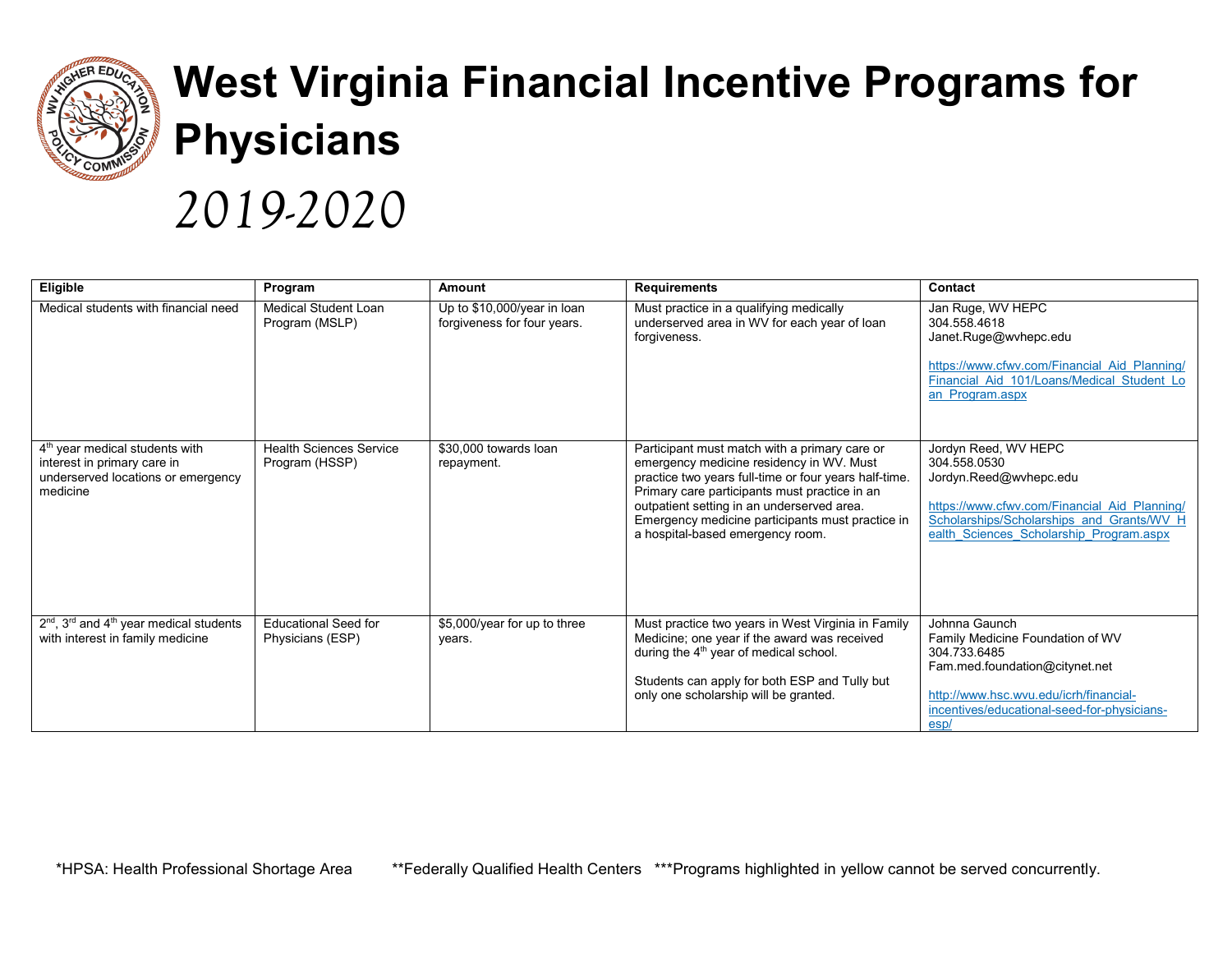| 3rd and 4 <sup>th</sup> year medical students with<br>interest in family medicine | <b>Tully Fund</b>                                                            | \$5,000/year for up to two years.                                                                                                                                                                                                                                                | Must practice two years in West Virginia in Family<br>Medicine; one year if the award was received<br>during the 4 <sup>th</sup> year of medical school.<br>Students can apply for both ESP and Tully but<br>only one scholarship will be granted. | Johnna Gaunch<br>Family Medicine Foundation of WV<br>304.733.6485<br>Fam.med.foundation@citynet.net<br>http://www.hsc.wvu.edu/icrh/financial-<br>incentives/tully-scholarship-fund/ |
|-----------------------------------------------------------------------------------|------------------------------------------------------------------------------|----------------------------------------------------------------------------------------------------------------------------------------------------------------------------------------------------------------------------------------------------------------------------------|----------------------------------------------------------------------------------------------------------------------------------------------------------------------------------------------------------------------------------------------------|-------------------------------------------------------------------------------------------------------------------------------------------------------------------------------------|
| Medical students in any year of<br>school                                         | <b>National Health Service</b><br><b>Corps (NHSC) Scholarship</b><br>Program | Scholarship pays tuition, fees,<br>other educational costs, and<br>provides a living stipend.                                                                                                                                                                                    | Service begins upon graduation and completion of<br>primary care residency program at a NHSC-<br>approved site in an underserved area.                                                                                                             | <b>Heather Tolley, WV DHHR</b><br>304.558.4382<br>Heather.N.Tolley@wv.gov<br>https://nhsc.hrsa.gov/scholarships/overview.ht<br>ml                                                   |
| Medical students in their last year of<br>school.                                 | <b>NHSC Students to Service</b><br>Program                                   | Up to \$120,000 in loan<br>repayment.                                                                                                                                                                                                                                            | Commitment to provide primary health care full-<br>time for at least three years (\$60,000 for at least<br>six years half-time) at an approved NHSC site in a<br>HPSA* with a score of 14 or higher. Can seek<br>waiver for half-time practice.    | <b>Heather Tolley, WV DHHR</b><br>304.558.4382<br>Heather.N.Tolley@wv.gov<br>https://nhsc.hrsa.gov/loan-repayment/nhsc-<br>students-to-service-loan-repayment-<br>program.html      |
| Primary care residents and<br>physicians                                          | <b>Recruitment and Retention</b><br>Community Project (RRCP)                 | Up to \$20,000 per year for four<br>years in loan repayment.<br>Practice site applies on behalf of<br>provider and must match the<br>state with at least 50% of<br>funding. (\$80,000 max).                                                                                      | Must practice one year in a rural, underserved<br>area of WV for each year of funding.                                                                                                                                                             | Beth Amare, WV DHHR<br>304.558.4382<br>Bethlhem.S.Amare@wv.gov<br>http://www.hsc.wvu.edu/icrh/financial-<br>incentives/recruitment-retention-community-<br>project-rrcp/            |
| <b>Primary care physicians</b>                                                    | <b>State Loan Repayment</b><br>Program (SLRP)                                | \$40,000 in loan repayment for a<br>two year commitment. \$25,000<br>per year for up to an additional<br>two years.                                                                                                                                                              | Must practice full-time in a HPSA, which includes<br>FQHCs** and FQHC look-alikes for the initial<br>\$40,000 award. For each additional year funded,<br>must practice one year.                                                                   | <b>Brandon Carman, WV DHHR</b><br>304.558.4382<br>Brandon.K.Carman@wv.gov<br>https://www.hsc.wvu.edu/icrh/financial-<br>incentives/state-loan-repayment-program-slrp/               |
| <b>Primary care physicians</b>                                                    | <b>NHSC Loan Repayment</b><br>Program                                        | Full-time track: Initial award of<br>up to either \$50,000 (HPSA of<br>14 or higher) or \$30,000 (HPSA<br>below 14) in loan repayment.<br>Half-time track: Initial award of<br>up to either \$25,000 (HPSA of<br>14 or higher) or \$15,000 (HPSA<br>below 14) in loan repayment. | Two years of full-time or two years of half-time<br>clinical practice at a NHSC-approved site in a<br>HPSA.                                                                                                                                        | <b>Heather Tolley, WV DHHR</b><br>304.558.4382<br>Heather.N.Tolley@wv.gov<br>https://nhsc.hrsa.gov/loan-repayment/nhsc-<br>loan-repayment-program.html                              |